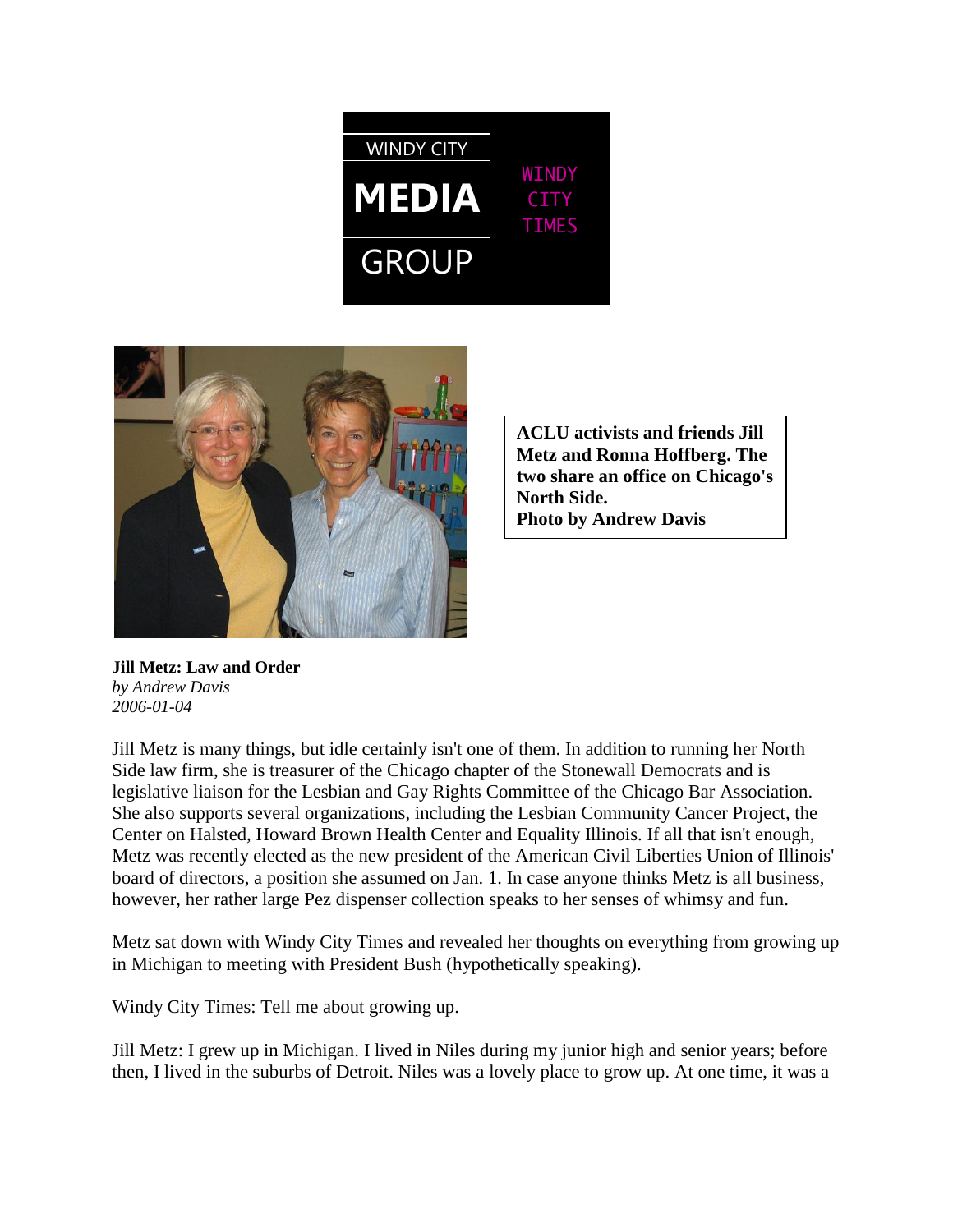pretty industrial boomtown because it had lots of train tracks that went through the town. However, as manufacturing decreased around the country, it did so in Niles as well.

Now, it's coming back. I just had my 35th high-school reunion. Niles had been run down but there's a river that runs through town so they've redeveloped the riverfront. Although it doesn't look like Naperville and doesn't have its affluence, Niles has a little bit of that feel to it because of the river that functions as a gathering place. The town also has a good hospital and they've saved most of the downtown buildings.

I decided I wanted to go someplace out of Michigan for college. Because my parents weren't affluent, I couldn't pick outrageously expensive out-of-state schools. Somehow, I became aware that Kentucky's out-of-state tuition was about the same as Michigan's in-state tuition. I ended up going to Western Kentucky, which was a delightful place to go to school. (My parents moved to Naperville during my college years.) However, I knew I couldn't stay in Kentucky—even though I enjoyed it—because it was the South, and I'm clearly not from the South.

I applied to a smattering of law schools across the country. I wanted to go someplace urban because I had done my rural experience in Kentucky.

WCT: Why law?

JM: I found that most of my questions ended up being connected with law. I don't have lawyers in my family and I had never been inside of a courtroom. However, things connected with political science and even psychology always led back to law. And I like school. I ended up working full-time as a law clerk while in law school but it didn't feel like a job.

WCT: You've been elected board president of the ACLU of Illinois. What direction would you like to see the organization go in?

JM: I think what the ACLU does most dramatically is cross a lot of areas because its goals and mission involve the protection of rights set forth in the Bill of Rights. So it deals with race relations; religious separation from state; free-speech issues; gay and lesbian rights; AIDS protection; reproductive rights; prisoners' rights; and other issues. So, it has this [expanse] that is its strength, so I would like the affiliate to work cooperatively with organizations—which it does on many levels. However, it needs to do more of that, and the lesbian and gay community is one of the best examples of how we don't work cooperatively with other organizations.

We're not unique; it's just human nature to worry that someone is going to take your donors. But, when you trust that you're doing good work and that you have common goals with people, you find that those fears don't take place. We, as well as Lambda Legal and Equality Illinois, have received a grant from The Proteus Foundation to do just that: to work together on an educational initiative about gay and lesbian families. It's a really good match, with each organization using its own resources to do this downstate initiative to talk with voters, who will hopefully talk with elected officials.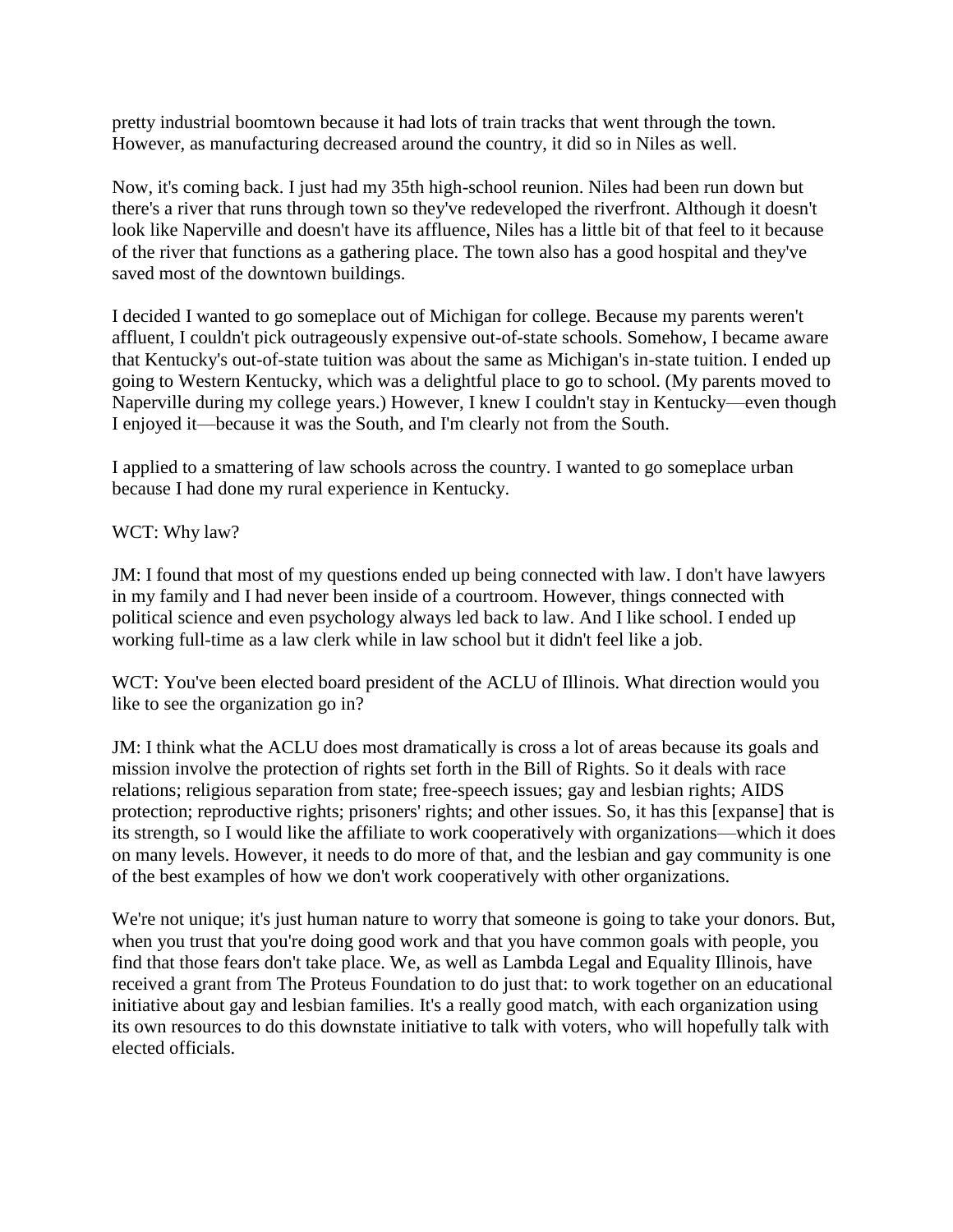WCT: Do you think that same-sex marriage is the most pressing legal issue regarding the LGBT community?

JM: I think that, if accomplished, gay marriage is the most sweeping thing that happens. I've talked with people who haven't encountered any bias regarding housing and other things, but when you look at how our families are treated differently from heterosexual families in economic terms, access to [loved ones] in hospitals, and even riding in an ambulance ... .

Some things you can correct with documents in a place like Chicago. However, in other areas, they might question the use of those documents. The reforms that marriage would implement would be massive, even with something like taxes. The fact is that others are building wealth and economy on our backs.

WCT: Give me one thing that the legal system does right and one that it does wrong.

JM: The most important thing that has been done correctly is that we have changed how we are perceived. When we eliminated the sodomy law, when we began to say that lesbian and gay parents couldn't lose their children because of [their sexual orientation]—those changes have been the most dramatic. Those are changes that first happened in the legislation and then getting judges to understand them. Now, judges have asked the question 'And so?' in a lot of areas.

What we [as components of the legal system] are doing wrong is acting as if [LGBT individuals] are any different than anyone else, anyway. When we get blamed for all the moral decay in this country and when any piece of anything takes that as real ... I mean 'don't ask, don't tell' in the military—it's like 'don't ask and don't tell' what? That it's in the legal system in any form is just wrong. We have a constitution that says that it's unconstitutional. It's going to take education, effort and [measures] pushed through in those states where things can be pushed through. You get those little pop-throughs and you move people.

WCT: I'm astounded by the fact that South Africa—which just ended apartheid a little over a decade ago—has approved same-sex marriage.

JM: Isn't that remarkable? It's almost as if others look at us and ask 'What's the rationale? Oh, it's a religious rationale or it's an ignorance rationale. We don't want to do that as a government.' We'll get there. We're behind other people and it's very, very sad.

WCT: How concerned are you about the Supreme Court?

JM: I am more concerned about the Court and reproductive-rights issues than with gay and lesbian issues. I think that our issues are not percolating up there right now.

WCT: You're involved in so many organizations. What motivates you to join or support a group?

JM: I guess it's two-pronged. Regarding the giving of money, I feel that clients pay me and I now have a pool of money that I should do things with to make everyone's life feel better.